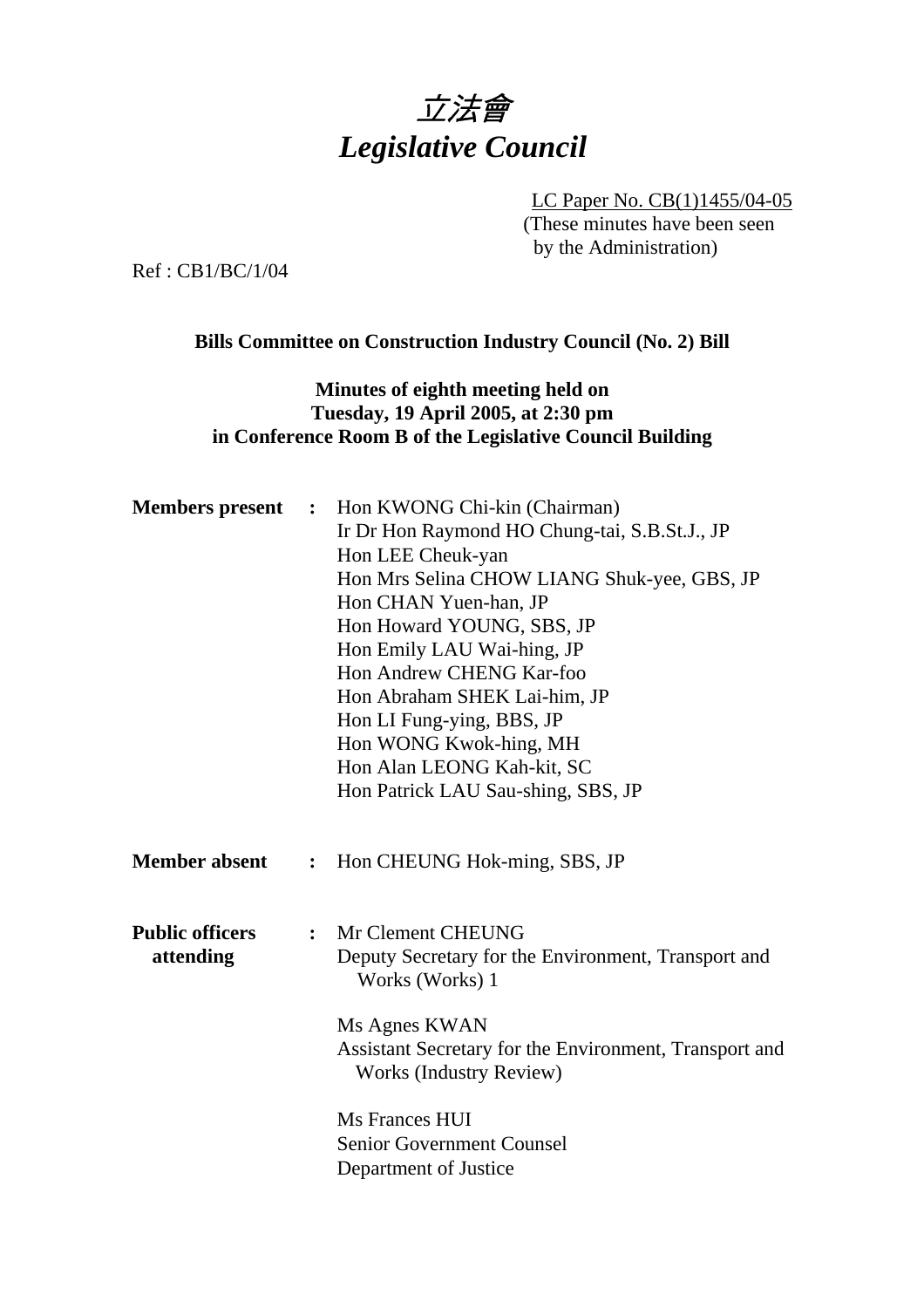|               |              |                                | Ms Selina LAU<br><b>Government Counsel</b><br>Department of Justice                                                                                                                                                                                                                   |
|---------------|--------------|--------------------------------|---------------------------------------------------------------------------------------------------------------------------------------------------------------------------------------------------------------------------------------------------------------------------------------|
|               |              | <b>Clerk in attendance:</b>    | Miss Odelia LEUNG<br>Chief Council Secretary (1)4                                                                                                                                                                                                                                     |
|               |              | <b>Staff in attendance:</b>    | Miss Kitty CHENG<br><b>Assistant Legal Adviser 5</b>                                                                                                                                                                                                                                  |
|               |              |                                | Ms Sarah YUEN<br>Senior Council Secretary (1)6                                                                                                                                                                                                                                        |
| <b>Action</b> |              |                                |                                                                                                                                                                                                                                                                                       |
|               | I            | <b>Confirmation of minutes</b> | (LC Paper No. CB(1)1266/04-05<br>of<br>-- Minutes<br>meeting<br>on<br>31 March 2005)                                                                                                                                                                                                  |
|               |              |                                | The minutes of the meeting held on 31 March 2005 were confirmed.                                                                                                                                                                                                                      |
|               | $\mathbf{I}$ |                                | <b>Meeting with the Administration</b><br>$(LC$ Paper No. $CB(1)1265/04-05(01)$ -- List of follow-up<br>actions                                                                                                                                                                       |
|               |              |                                | arising from discussion at the<br>meeting on 31 March 2005<br>LC Paper No. $CB(1)1265/04-05(02)$ -- Administration's response to<br>the list of follow-up actions                                                                                                                     |
|               |              |                                | arising from discussion at the<br>meeting on 31 March 2005<br>LC Paper No. $CB(1)1265/04-05(03)$<br>Letter dated 13 April 2005<br>$\overline{\phantom{a}}$<br>from the Administration on<br>"Nominating<br>Organizations<br>for the Category of 'Trade<br>Unions' and Further Changes |
|               |              |                                | to Proposed Functions"                                                                                                                                                                                                                                                                |

LC Paper No.  $CB(1)1267/04-05(01)$  -- Mark-up version of the draft Committee Stage Amendments to clause 5 of the Bill)

2. Ms LI Fung-ying declared interests as a Member returned from the functional constituency of labour.

3. The Bills Committee deliberated (Index of proceedings attached at the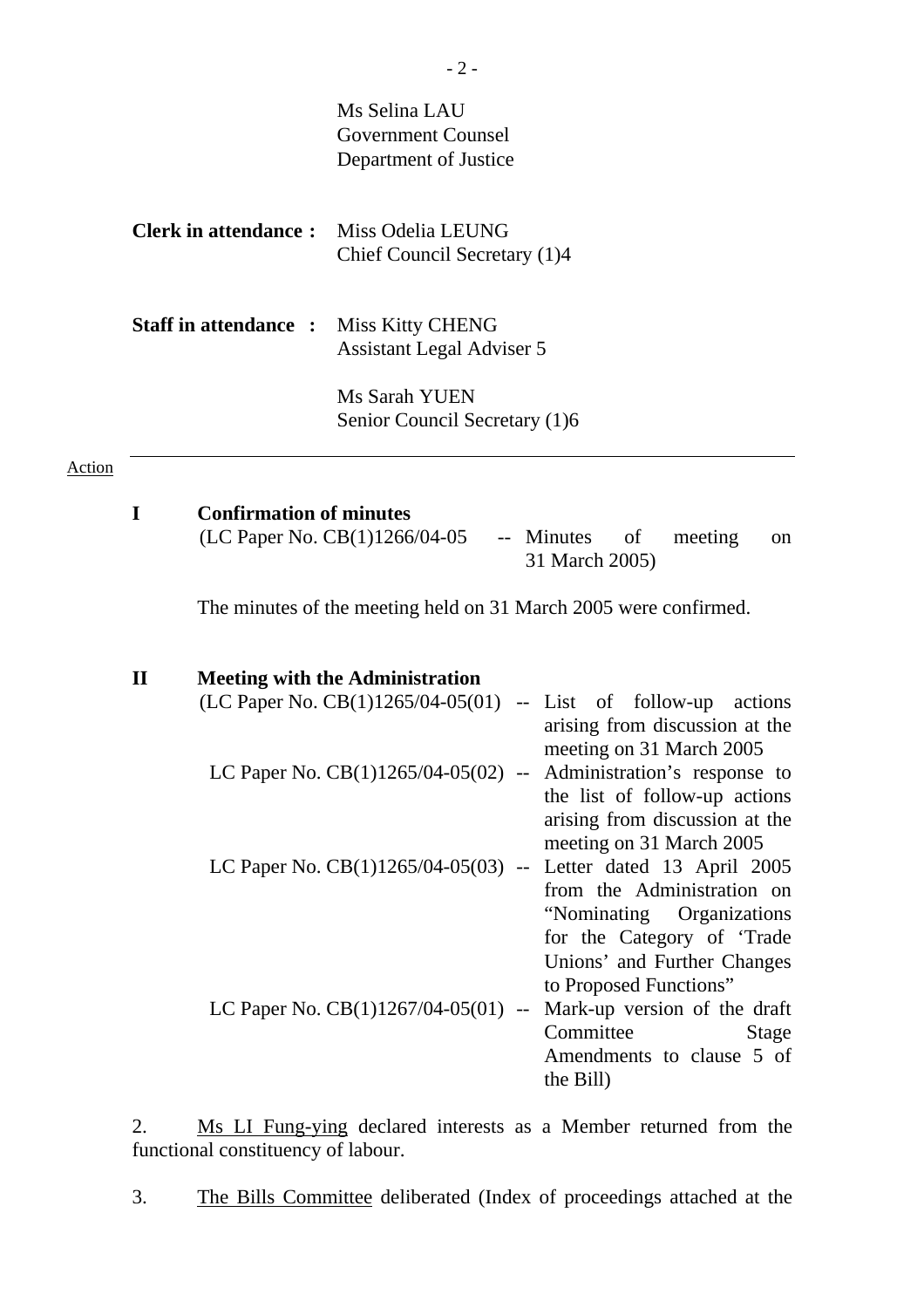# **Appendix**).

4. The Administration was requested to:

Clause 9

- (a) provide the revised updated list of nominating organizations for the categories of "employers", "professionals/consultants", "contractors/subcontractors & materials/equipment suppliers" and "trade unions":
- (b) review the drafting of clause 9. Members considered that the basic principle of representation should be enshrined in the drafting;
- (c) advise whether the number of members representing workers would be increased; and
- (d) provide the details as to how the list of nominating organizations tailored for the hybrid model would be promulgated. Members noted that the Administration was looking into an option of incorporating the list into the Bill as a schedule.

# **III Any other business**

5. Members agreed to discuss the following at the next meeting to be held on Tuesday, 10 May 2005, at 4:30 pm –

- (a) Composition of Construction Industry Training Board (clause 2 in Schedule 3);
- (b) Updated Committee Stage Amendments to clause 5;
- (c) Finance for Construction Industry Training Authority and Construction Industry Council; and
- (d) Clause-by-clause examination of the Bill.
- 6. The meeting ended at 4:25 pm.

Council Business Division 1 Legislative Council Secretariat 9 May 2005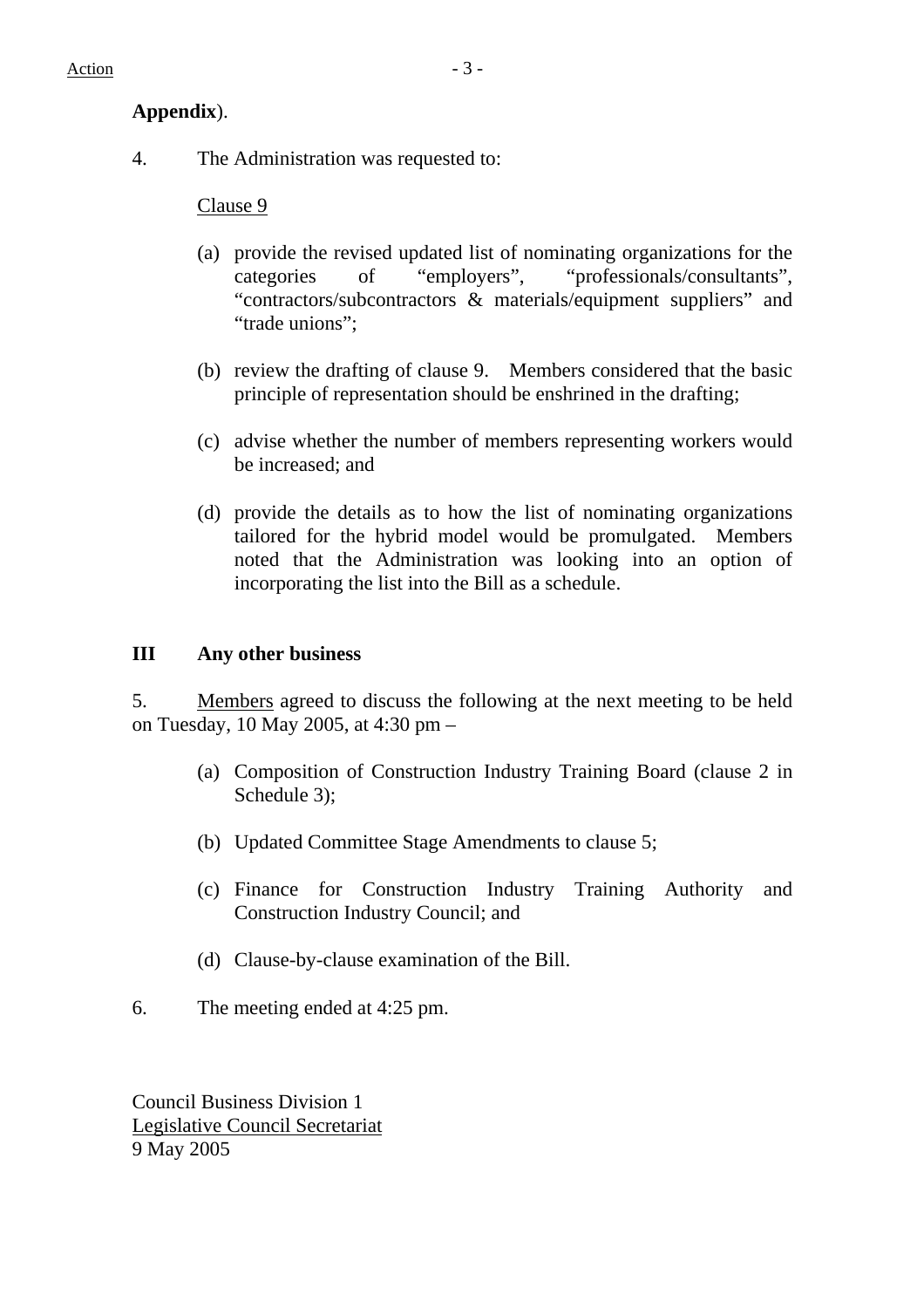# **Proceedings of the eighth meeting of the Bills Committee on Construction Industry Council (No. 2) Bill on Tuesday, 19 April 2005, at 2:30 pm in Conference Room B of the Legislative Council Building**

| Time marker       | <b>Speaker</b>                                                      | Subject(s)                                                                                                                                                                                                                                                                                                                                                                                                                                                                                                                                                                                                                                                                                                                                                                                                                                               | <b>Action</b><br>required |
|-------------------|---------------------------------------------------------------------|----------------------------------------------------------------------------------------------------------------------------------------------------------------------------------------------------------------------------------------------------------------------------------------------------------------------------------------------------------------------------------------------------------------------------------------------------------------------------------------------------------------------------------------------------------------------------------------------------------------------------------------------------------------------------------------------------------------------------------------------------------------------------------------------------------------------------------------------------------|---------------------------|
| $000000 - 000040$ | Chairman                                                            | Confirmation of minutes of the meeting<br>held on 31 March 2005<br>(LC Paper No. CB(1)1266/04-05)                                                                                                                                                                                                                                                                                                                                                                                                                                                                                                                                                                                                                                                                                                                                                        |                           |
|                   |                                                                     | Opening remarks                                                                                                                                                                                                                                                                                                                                                                                                                                                                                                                                                                                                                                                                                                                                                                                                                                          |                           |
| $000041 - 000538$ | Administration                                                      | Briefing by the Administration on its<br>letter dated 13 April 2005 (the Letter)<br>on "Nominating Organizations for the<br>Category of 'Trade Unions'<br>and<br>Further<br>Changes to<br>Proposed<br>Functions"<br>(LC Paper<br>No.<br>$CB(1)1265/04-05(03))$ (Clause 9)                                                                                                                                                                                                                                                                                                                                                                                                                                                                                                                                                                                |                           |
| $000539 - 002556$ | Ms LI Fung-ying<br>Mr Patrick LAU<br>Ms Emily LAU<br>Administration | A member's query of the following -<br>(a) How Government would decide<br>which two of the nominees put<br>forward by the seven nominating<br>organizations listed in Annex A to<br>the Letter (the List) would be<br>appointed to the Construction<br>Industry<br>Council<br>(CIC)<br>as<br>representatives of trade unions of<br>workers; and<br>(b) Why would<br>nominating<br>organizations for the category of<br>"trade unions" need to be labour<br>unions registered for a minimum<br>period of four years (the four-year<br>requirement).<br>The<br>size<br>of<br>membership would suffice to prove<br>the representation of a trade union.<br>Another member's emphasis on the<br>need to set out clear criteria<br>for<br>selection<br>for<br>of<br>nominee(s)<br>appointment to CIC. In his view, to<br>ensure accountability, the number of |                           |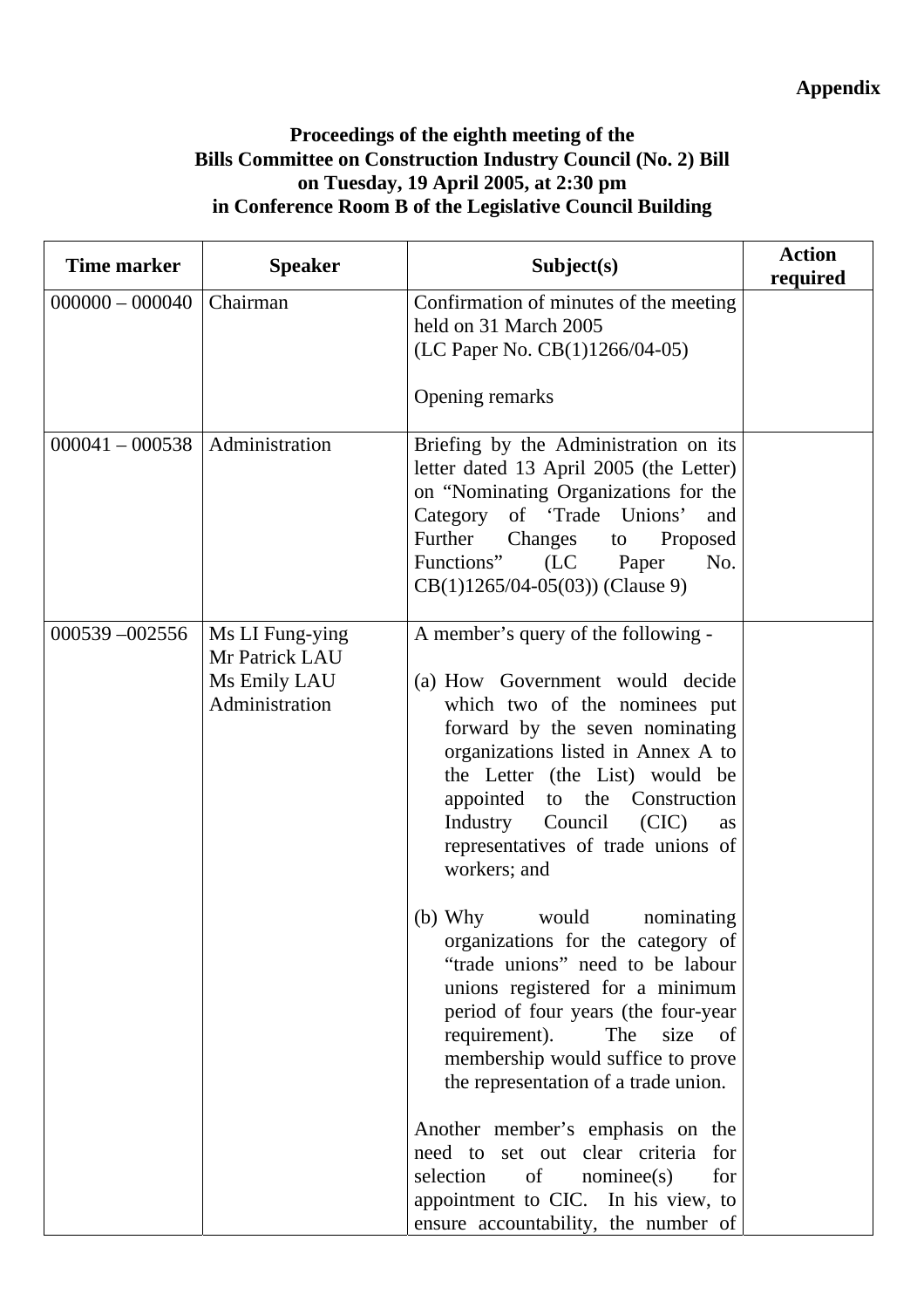| Time marker | <b>Speaker</b> | Subject(s)                                                                                                                                                                                                                                                                                                                                                                                                                                                                                                                             | <b>Action</b><br>required |
|-------------|----------------|----------------------------------------------------------------------------------------------------------------------------------------------------------------------------------------------------------------------------------------------------------------------------------------------------------------------------------------------------------------------------------------------------------------------------------------------------------------------------------------------------------------------------------------|---------------------------|
|             |                | by professional<br>bodies<br>nominees<br>should be the same as the number of<br>seats for the relevant category                                                                                                                                                                                                                                                                                                                                                                                                                        |                           |
|             |                | Administration's expression of the<br>following points $-$                                                                                                                                                                                                                                                                                                                                                                                                                                                                             |                           |
|             |                | (a) The present proposed hybrid model<br>for the composition of CIC was<br>intended to strike a compromise<br>between the flexibilities of a<br>non-prescriptive<br>approach<br>and<br>proper recognition of industry<br>bodies contributing to the reform<br>initiatives. Having a larger pool of<br>candidates for the Administration to<br>select and appoint members to CIC<br>would be conducive to achieving a<br>fair balance of all interests;                                                                                 |                           |
|             |                | $(b)$ The<br>requirement<br>that<br>the<br>nominating organizations should be<br>incorporated/registered<br>for<br>a<br>minimum of four years would be<br>all<br>applicable<br>categories<br>to<br>concerned, aiming to provide a<br>basis for assessing the participation<br>of individual organizations in taking<br>forward the reform agenda mapped<br>out by the Construction Industry<br>Review Committee in 2001 and to<br>prevent proliferation of stakeholder<br>groups aspiring to take part in the<br>nominating mechanism. |                           |
|             |                | (c) In making appointment to CIC, the<br>Administration would take into<br>account the order of priority that<br>would possibly be assigned to the<br>candidates by their nominating<br>organizations as well as<br>other<br>relevant issues<br>including<br>the<br>abilities of individual nominees in<br>contributing to the discussion of<br>CIC; and                                                                                                                                                                               |                           |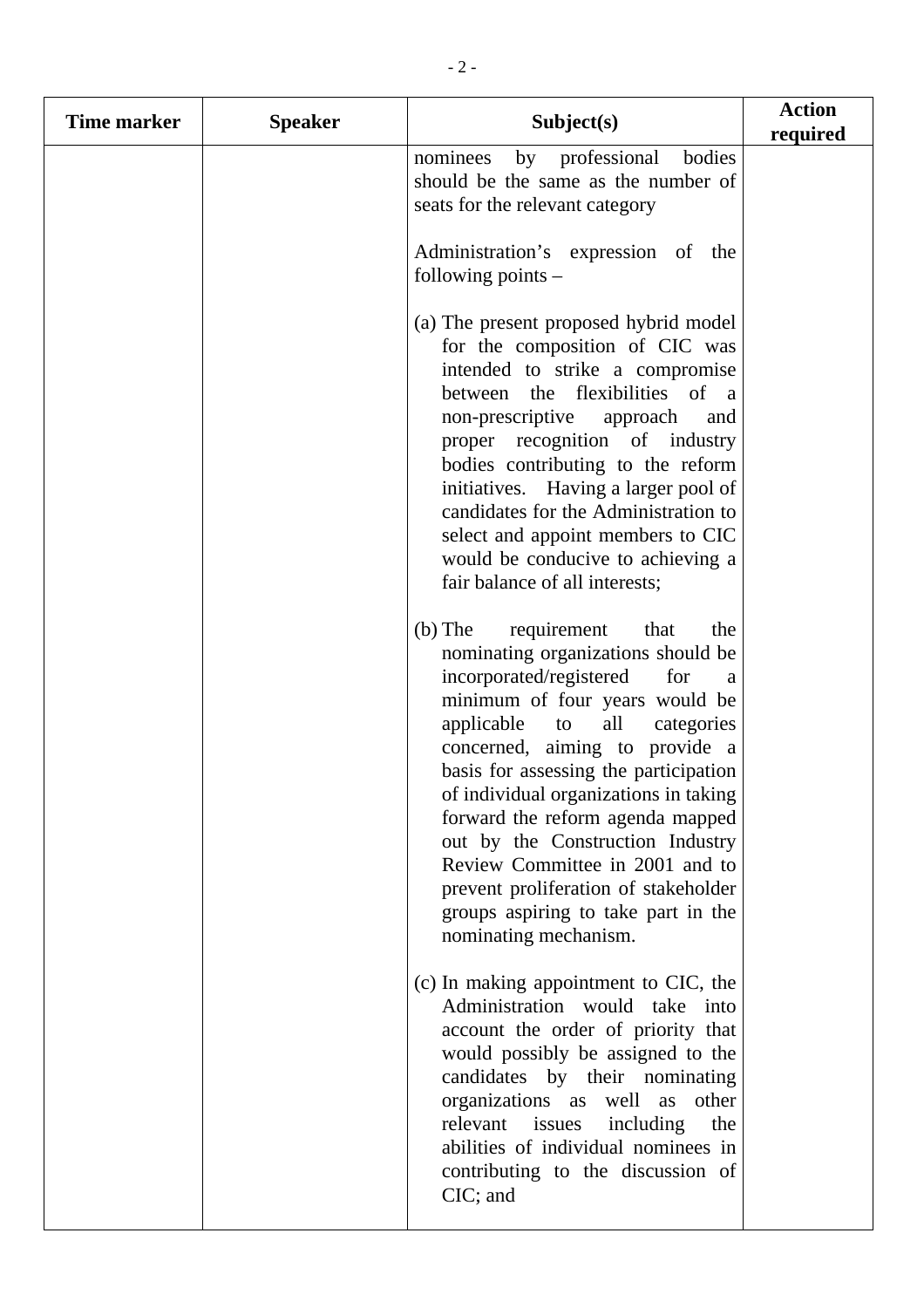| <b>Time marker</b> | <b>Speaker</b>                                    | Subject(s)                                                                                                                                                                                                                   | <b>Action</b><br>required                                 |
|--------------------|---------------------------------------------------|------------------------------------------------------------------------------------------------------------------------------------------------------------------------------------------------------------------------------|-----------------------------------------------------------|
|                    |                                                   | (d) The selection criteria set out in the<br>Letter would not be stipulated in the<br>Bill.                                                                                                                                  |                                                           |
| $002557 - 003353$  | Mr LEE Cheuk-yan<br>Administration                | member's expression<br>of<br>A<br>the<br>following views $-$                                                                                                                                                                 |                                                           |
|                    |                                                   | (a) The number of CIC members from<br>trade<br>unions<br>representing<br>construction workers<br>should be<br>increased;                                                                                                     |                                                           |
|                    |                                                   | (b) Representation<br>was<br>a<br>more<br>important factor to consider than<br>history<br>of<br>formation<br>when<br>identifying<br>nominating<br>organizations; and                                                         |                                                           |
|                    |                                                   | (c) The proposed hybrid model was<br>acceptable.                                                                                                                                                                             |                                                           |
|                    |                                                   | The Administration reiterated the need The<br>for the four-year requirement and Administratio<br>advised that the scope for an expanded $ n $<br>representation of construction workers action<br>on CIC was being explored. | take<br>to<br>under<br>paragraph $4(c)$<br>of the minutes |
| 003354-005528      | Ms Emily LAU<br>Mr Howard YOUNG<br>Administration | Administration's<br>provision<br>of<br>information on the membership size<br>and representation of the proposed<br>nominating organizations<br>for<br>the<br>category of "trade unions"                                      |                                                           |
|                    |                                                   | member's expression of<br>the<br>A<br>following views $-$                                                                                                                                                                    |                                                           |
|                    |                                                   | (a) The phrase "in the opinion of the<br>Secretary" should be deleted from<br>clauses $9(3)(a)$ to $9(3)(e)$ ; and                                                                                                           |                                                           |
|                    |                                                   | (b) To ensure accountability,<br>the<br>of<br>different<br>representatives<br>categories of members<br><b>CIC</b><br>on<br>be<br>selected<br>should<br>the<br>by<br>nominating organizations in the                          |                                                           |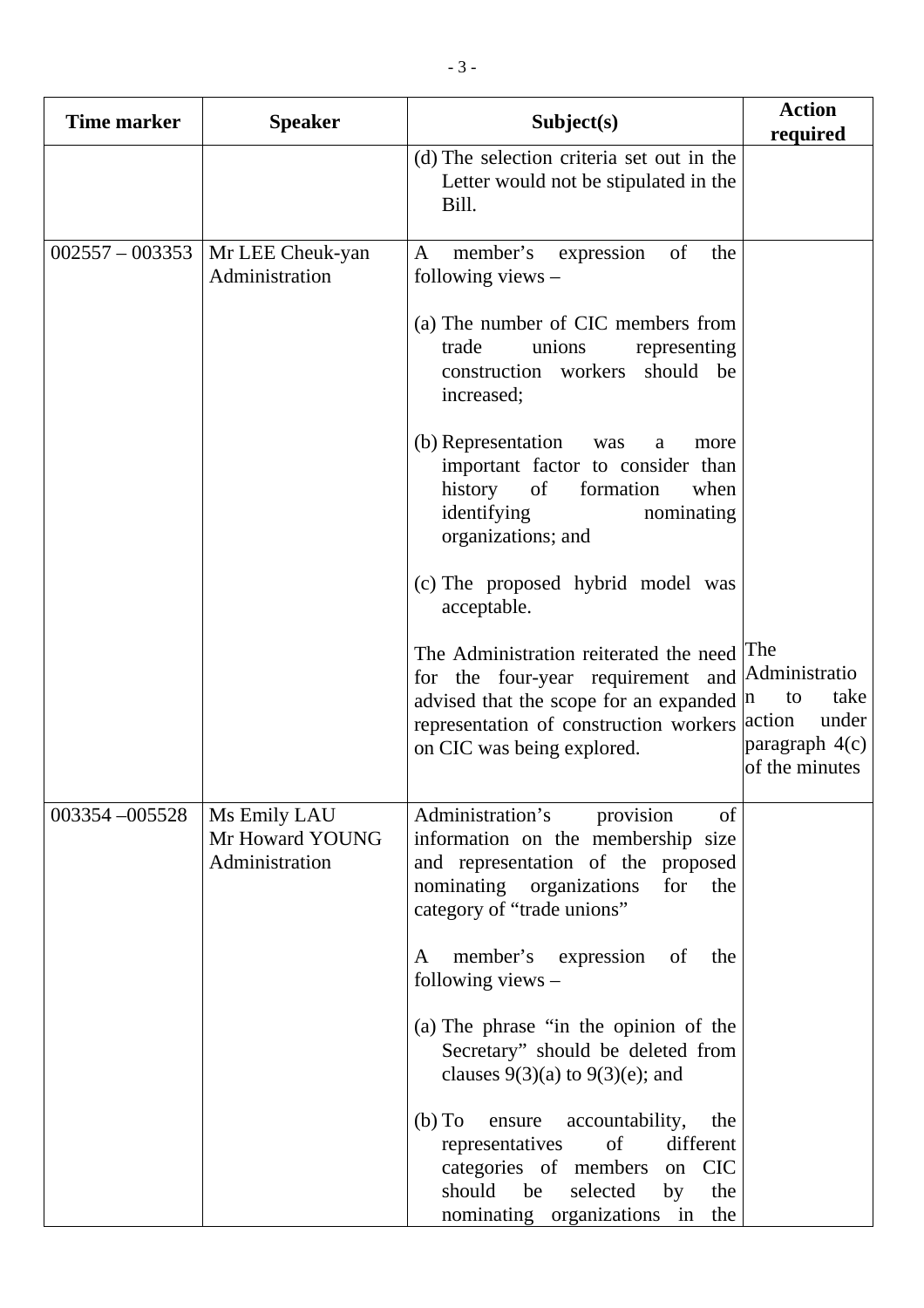| <b>Time marker</b> | <b>Speaker</b> | Subject(s)                                                                                                                                                                                                                                                                                                                                                                                                                | <b>Action</b><br>required                                             |
|--------------------|----------------|---------------------------------------------------------------------------------------------------------------------------------------------------------------------------------------------------------------------------------------------------------------------------------------------------------------------------------------------------------------------------------------------------------------------------|-----------------------------------------------------------------------|
|                    |                | respective categories instead of by<br>the Government.                                                                                                                                                                                                                                                                                                                                                                    |                                                                       |
|                    |                | Administration's expression of the<br>following views $-$                                                                                                                                                                                                                                                                                                                                                                 |                                                                       |
|                    |                | (a) The hybrid model was proposed in<br>accordance with the suggestions<br>made by the Bills Committee (BC)<br>and considered a feasible way to<br>address the concerns expressed by<br>industry organizations<br>on<br>representation<br>well<br>as<br>as<br>It would<br>accountability.<br>also<br>provide the flexibility necessary for<br>the Administration to identify<br>suitable candidates to sit on CIC;<br>and |                                                                       |
|                    |                | (b) Appointment of CIC members in<br>their personal capacities would<br>enable them to represent<br>all<br>interests of respective categories<br>and contribute from a more macro<br>perspective                                                                                                                                                                                                                          |                                                                       |
|                    |                | Another member expressed support for<br>the hybrid model but stressed the need<br>to ensure transparency in drawing up<br>the list of nominating organizations                                                                                                                                                                                                                                                            |                                                                       |
|                    |                | that The<br>Administration's<br>explanation<br>transparency was one of the major Administratio<br>considerations in deciding how best the $ n\rangle$<br>list could be promulgated.<br>feasibility of incorporating it into the<br>schedule<br>closely<br>was<br>Bill<br>as<br>a<br>examined.                                                                                                                             | take<br>to<br>under<br>The action<br>paragraph 4(d)<br>of the minutes |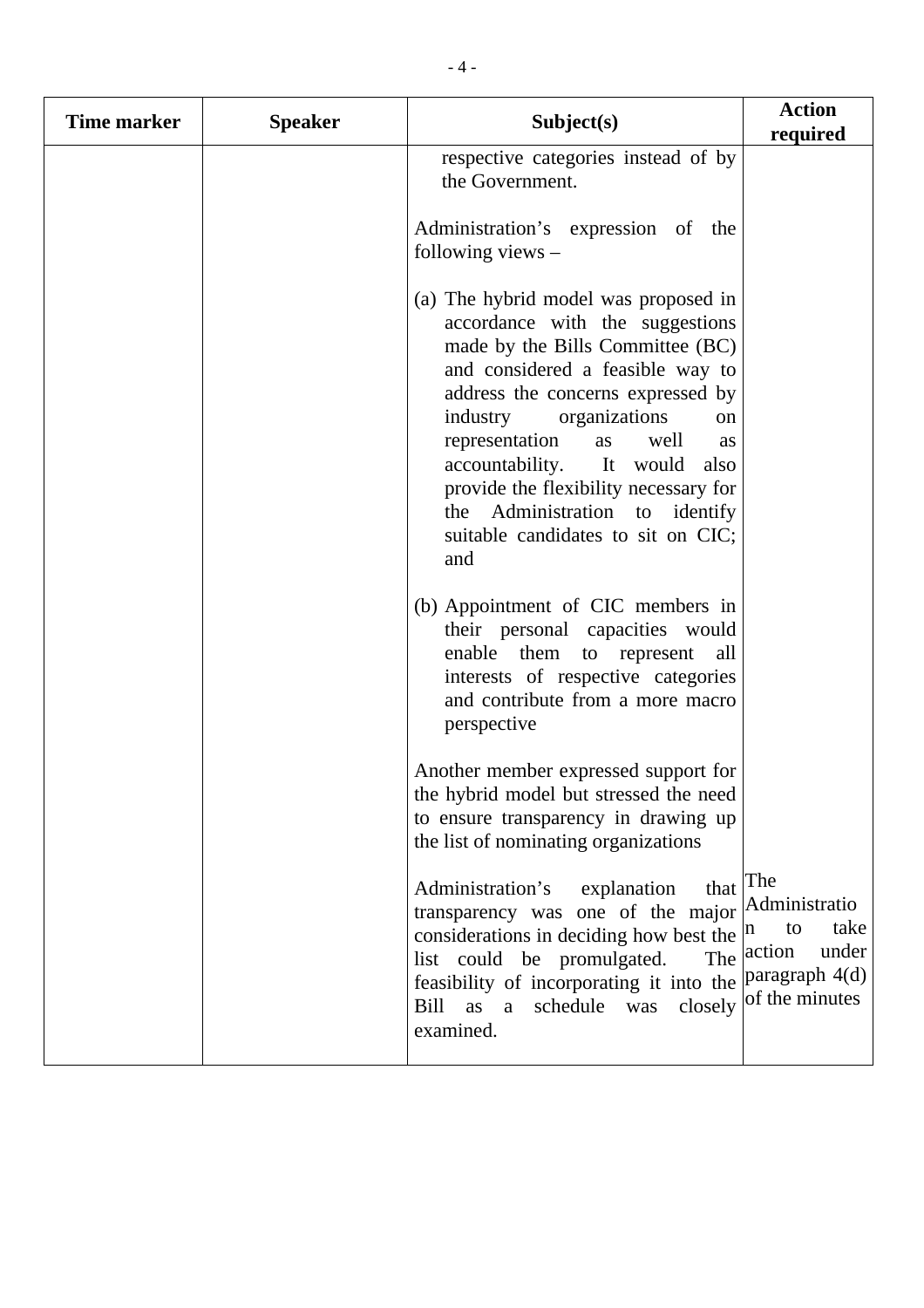| <b>Time marker</b> | <b>Speaker</b>                                                                                         | Subject(s)                                                                                                                                                                                                                                                                                                                                                                                                                                                                                                                                                                                                                                                                                                                                                                 | <b>Action</b><br>required |
|--------------------|--------------------------------------------------------------------------------------------------------|----------------------------------------------------------------------------------------------------------------------------------------------------------------------------------------------------------------------------------------------------------------------------------------------------------------------------------------------------------------------------------------------------------------------------------------------------------------------------------------------------------------------------------------------------------------------------------------------------------------------------------------------------------------------------------------------------------------------------------------------------------------------------|---------------------------|
| 005529-010809      | Ms LI Fung-ying<br>Ms Emily LAU<br>Mr Alan LEONG<br>Administration                                     | Members' emphasis on the following –<br>(a) It was necessary to increase the<br>of CIC<br>number<br>members<br>representing construction workers<br>from two to three in recognition of<br>their divergent background; and<br>(b) The needs and nature of individual<br>categories,<br>"trade"<br>especially<br>unions", must be considered.<br>Administration's expression of the<br>following points $-$<br>(a) Members of CIC should represent<br>all interests within their respective<br>categories<br>and<br>work<br>for the<br>well-being<br>of<br>the<br>whole<br>construction industry; and<br>(b) There was a need to ensure a<br>certain extent of consistency in the<br>selection criteria for nominating<br>organizations in the<br>proposed<br>hybrid model. |                           |
| 010810-012852      | Chairman<br>Ms Emily LAU<br>Ir Dr Raymond HO<br>Mr WONG Kwok-hing<br>Mr Howard YOUNG<br>Administration | A member's reiteration of her stance as<br>follows –<br>(a) The phrase "in the opinion of the<br>Secretary" should be deleted from<br>clauses $9(3)(a)$ to $9(3)(e)$ ; and<br>accountability,<br>$(b)$ To<br>ensure<br>the<br>representatives<br>of<br>different<br>categories of members on CIC<br>should be selected by the respective<br>categories<br>and<br>by<br>not<br>the<br>Government.<br>Other members' expression of their<br>stances as follows -<br>(a) Nominating organizations should                                                                                                                                                                                                                                                                      |                           |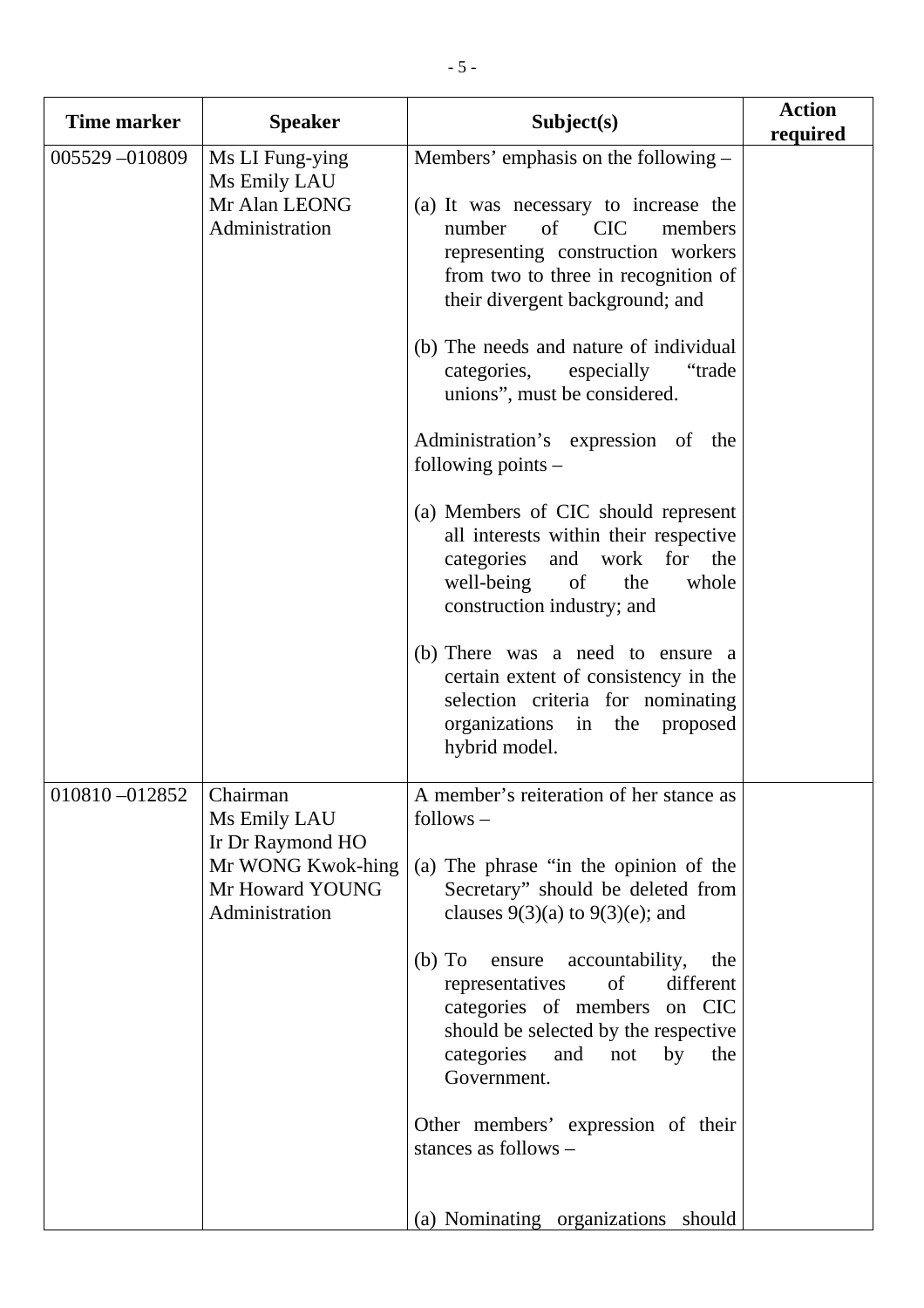| Time marker | <b>Speaker</b> | Subject(s)                                                                                                                                                                                                                                                        | <b>Action</b>                                                          |
|-------------|----------------|-------------------------------------------------------------------------------------------------------------------------------------------------------------------------------------------------------------------------------------------------------------------|------------------------------------------------------------------------|
|             |                | identified<br>to put forward<br>be<br>candidates<br>for<br>selection<br>and<br>appointment to CIC, so that CIC<br>could represent<br>members<br>the<br>interests of both their respective<br>categories<br>and<br>the<br>whole<br>construction industry; and      | required                                                               |
|             |                | (b) There was a need to ensure the<br>representation of CIC members.                                                                                                                                                                                              |                                                                        |
|             |                | Administration's agreement to $-$                                                                                                                                                                                                                                 |                                                                        |
|             |                | (a) Review the drafting of clause 9 to $ $ The<br>enshrine the basic principle of Administratio<br>representation;                                                                                                                                                | take<br>to<br>n<br>action<br>under<br>paragraph 4(b)<br>of the minutes |
|             |                | (b) Examine how clause 9 should be<br>amended to address the concern<br>about the phrase "in the opinion of<br>the Secretary" in clauses $9(3)(a)$ to<br>$9(3)(e)$ and whether the nominating<br>organizations could be set out in a<br>schedule to the Bill; and |                                                                        |
|             |                | (c) Provide the revised updated lists of<br>nominating organizations for the<br>categories<br>of<br>"employers",<br>"professionals/consultants",<br>"contractors/subcontractors<br>$\&$<br>materials/equipment suppliers" and<br>"trade unions".                  |                                                                        |
|             |                | Administration's indication<br>of<br>its<br>tentative thinking to increase<br>the<br>number of<br>members<br>representing<br>construction workers on CIC without<br>enlarging CIC membership                                                                      |                                                                        |
|             |                | Some members' view that to provide<br>flexibility, the numbers of candidates to<br>be nominated by different categories<br>might vary and should not be stipulated                                                                                                |                                                                        |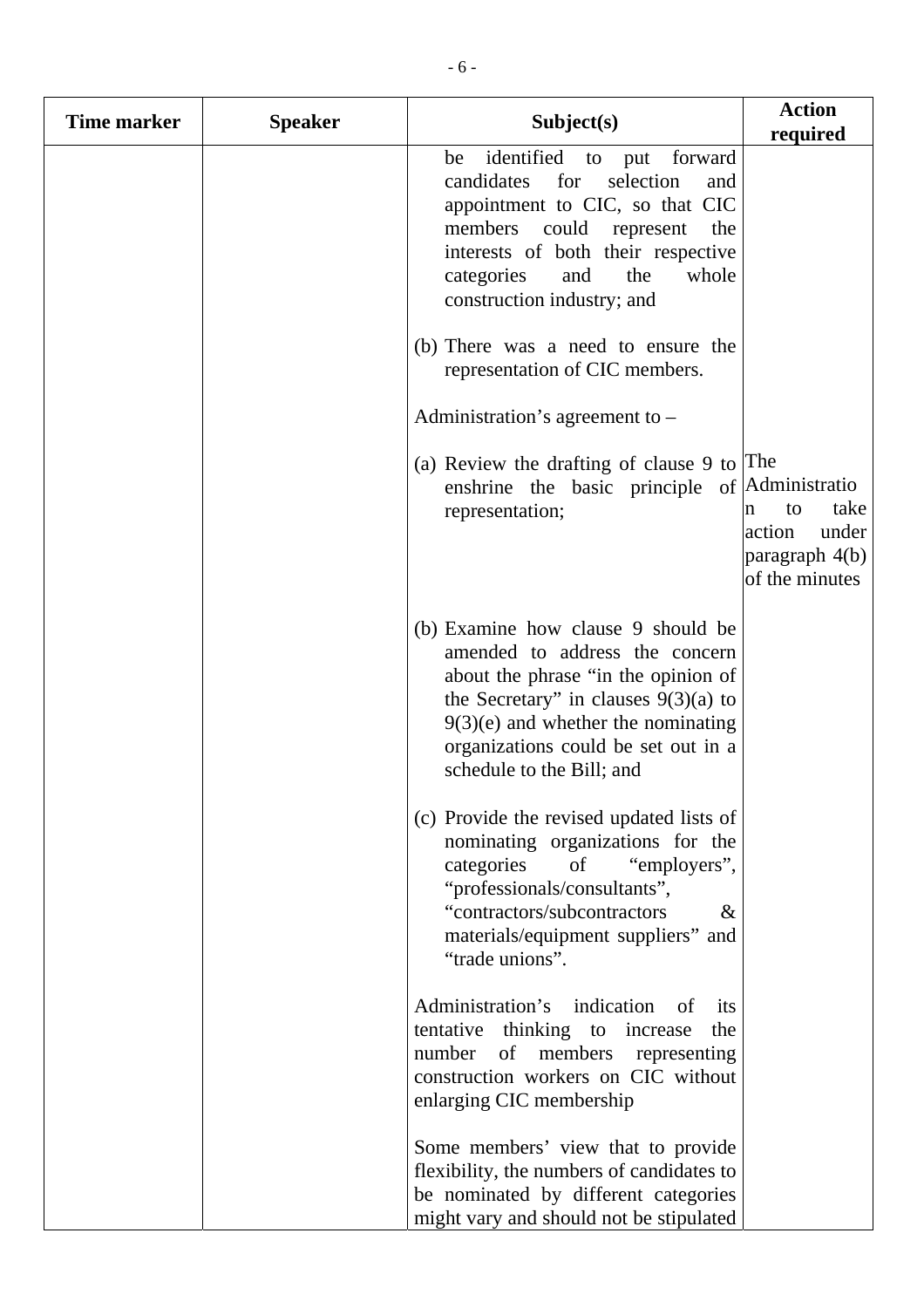| <b>Time marker</b> | <b>Speaker</b>                                                                     | Subject(s)                                                                                                                                                                                                                                                                                                        | <b>Action</b><br>required             |
|--------------------|------------------------------------------------------------------------------------|-------------------------------------------------------------------------------------------------------------------------------------------------------------------------------------------------------------------------------------------------------------------------------------------------------------------|---------------------------------------|
|                    |                                                                                    | in the Bill                                                                                                                                                                                                                                                                                                       |                                       |
| 012853 - 013842    | Chairman<br>Mr Abraham SHEK<br>Mr Patrick LAU<br>Mr Howard YOUNG<br>Administration | member's expression of<br>the<br>A<br>following views $-$<br>(a) The Administration<br>should<br>be<br>allowed some flexibility to select<br>and appoint CIC members from a<br>larger pool of candidates;                                                                                                         |                                       |
|                    |                                                                                    | (b) The Administration should respond<br>to the Hong Kong Construction<br>Association's<br>submission<br><sub>on</sub><br>composition of CIC; and                                                                                                                                                                 |                                       |
|                    |                                                                                    | (c) He withdrew his earlier view that<br>the Housing Authority should be<br>of<br>nominating<br>the<br>one<br>organizations for the category of<br>"employers".                                                                                                                                                   |                                       |
|                    |                                                                                    | Another member's emphasis on the<br>need to ensure that every major<br>construction-related<br>profession,<br>especially the architects, would be<br>represented on CIC                                                                                                                                           | The                                   |
|                    |                                                                                    | Administration's reiteration of its Administratio<br>agreement to provide the revised $ n $<br>nominating action<br>of<br>updated<br>lists<br>organizations for the categories of $\frac{1}{2}$ paragraph 4(a)<br>"employers",<br>"professionals/consultants",                                                    | take<br>to<br>under<br>of the minutes |
|                    |                                                                                    | "contractors/subcontractors<br>&<br>materials/equipment suppliers"<br>and<br>"trade unions" (clauses $9(3)(a)$<br>to<br>$9(3)(c)$ and $9(3)(e)$                                                                                                                                                                   |                                       |
| $013843 - 015247$  | Administration<br>Ms LI Fung-ying<br>Mr Abraham SHEK                               | Briefing by the Administration on the<br>proposed<br>composition<br>of<br>the<br>Construction Industry Training Board<br>(CITB) (clause 2 in Schedule 3) (Item<br>of<br>LC<br>Paper<br>6<br>No.<br>$CB(1)1161/04-05(02)).$<br>The<br>Administration advised that since CITB<br>would function as one of the major |                                       |